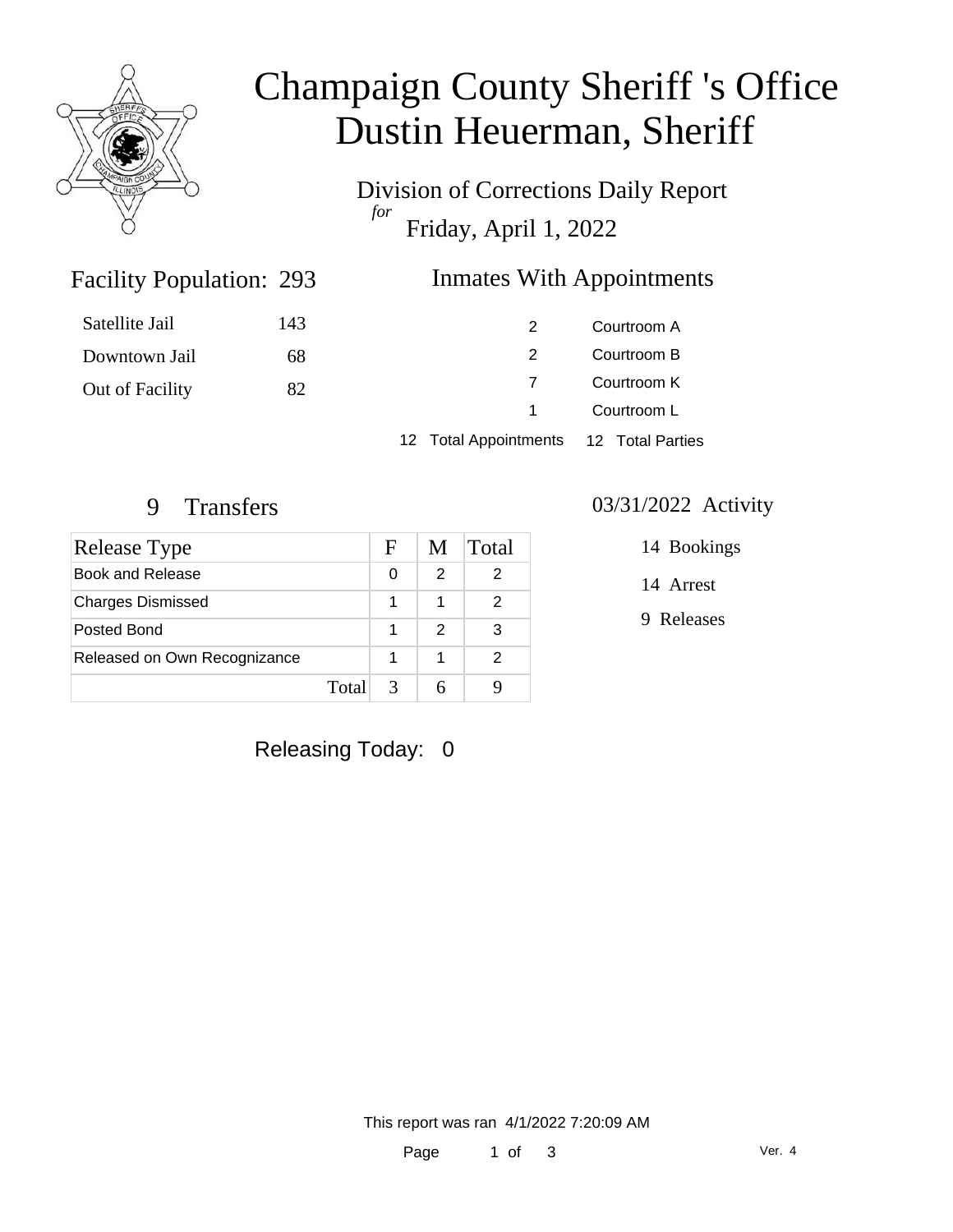

# Champaign County Sheriff 's Office Dustin Heuerman, Sheriff

Division of Corrections Daily Report *for* Friday, April 1, 2022

### Custody Status Count

- Electronic Home Dentention 12
	- Felony Arraignment 13
	- Felony Pre-Sentence 7
		- Felony Pre-Trial 221
	- Felony Pre-Trial DUI 5
	- Felony Sentenced CCSO 7
	- Felony Sentenced IDOC 19
		- Hold Other 1
	- Misdemeanor Arraignment 1
		- Misdemeanor Pre-Trial 4
			- Petition to Revoke 1
			- Remanded to DHS 2
				- Total 293

This report was ran 4/1/2022 7:20:09 AM